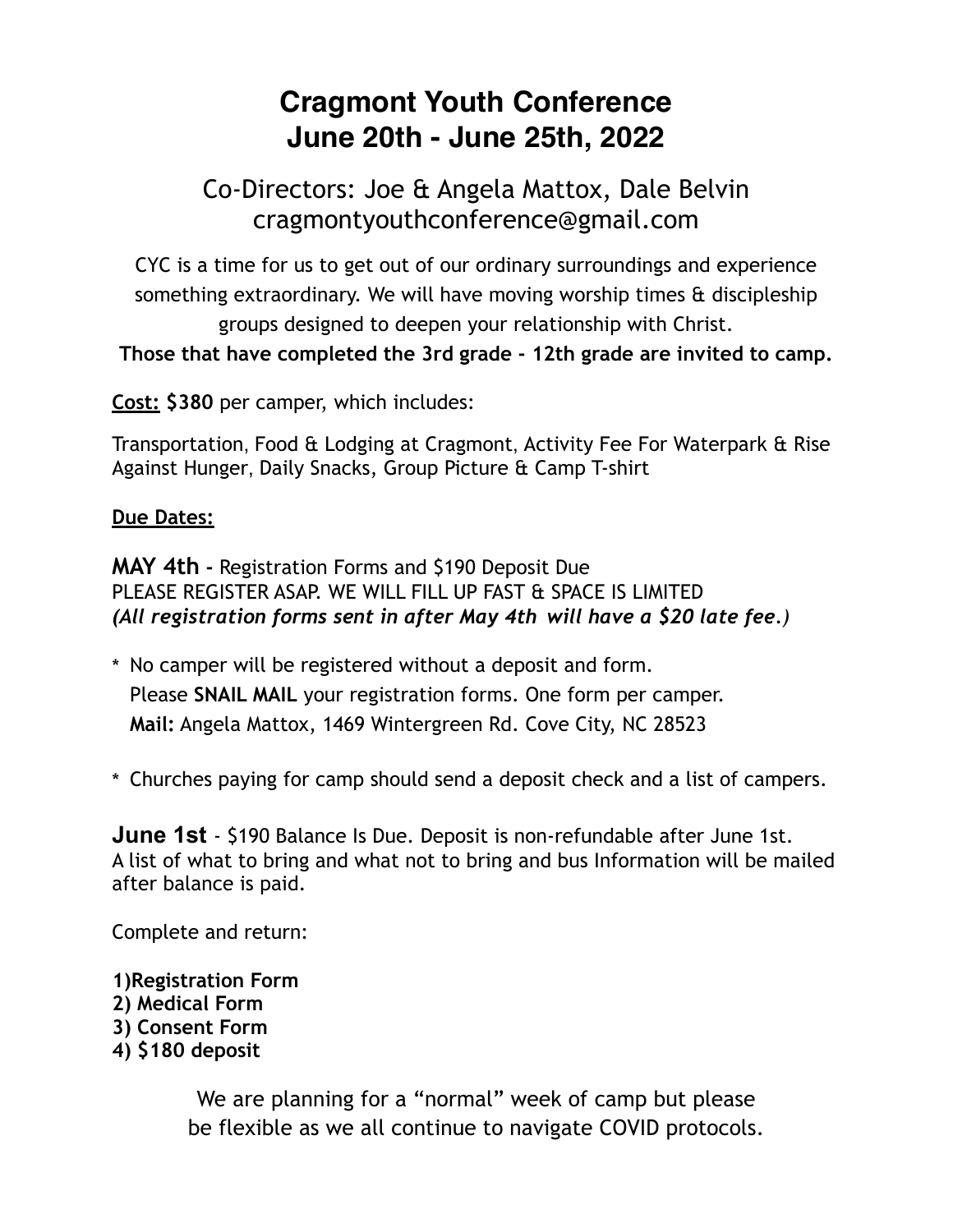# **Cragmont Youth Conference Registration Form**

|                                                                 | Gender: _______ Age: ______ |
|-----------------------------------------------------------------|-----------------------------|
| <b>Mailing Address:</b>                                         |                             |
| City/State/Zip:                                                 |                             |
|                                                                 | Grade $\_$                  |
|                                                                 |                             |
| <b>T-Shirt Size:</b>                                            |                             |
| (Youth) Med. $\_\_\_\_\_\$ Lg. $\_\_\_\_\_\$                    |                             |
| (Adult) Small _____ Med. _____ Lg. _____ X-Lg _____ XX-Lg _____ |                             |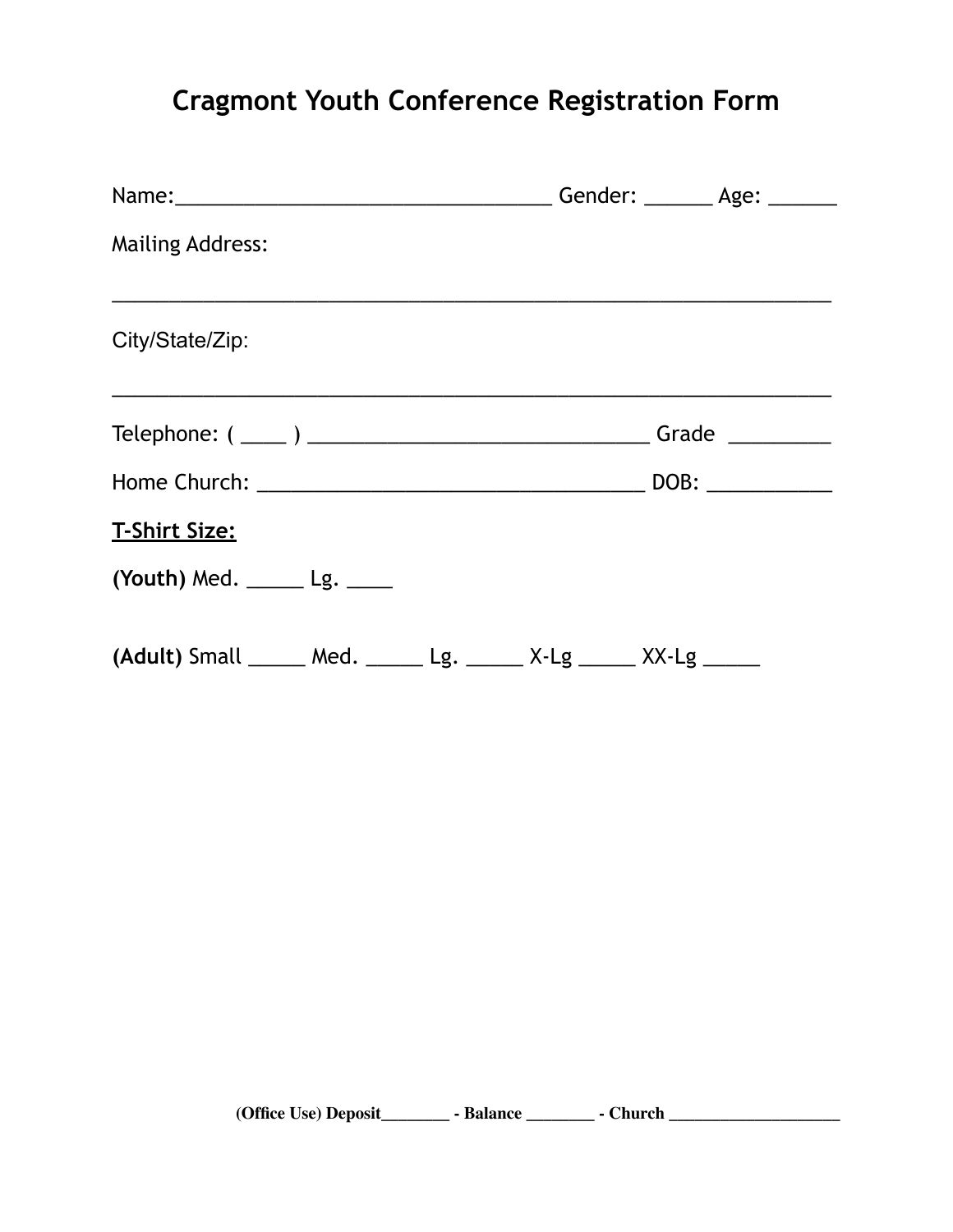# **Medical Form – Cragmont Assembly**

| <b>Contact Information</b> |                                |                                                  |                                                       |                                                                                                                                                                                                                               |  |
|----------------------------|--------------------------------|--------------------------------------------------|-------------------------------------------------------|-------------------------------------------------------------------------------------------------------------------------------------------------------------------------------------------------------------------------------|--|
|                            |                                |                                                  |                                                       |                                                                                                                                                                                                                               |  |
|                            |                                |                                                  |                                                       |                                                                                                                                                                                                                               |  |
|                            |                                |                                                  |                                                       |                                                                                                                                                                                                                               |  |
| Cell #                     |                                |                                                  |                                                       |                                                                                                                                                                                                                               |  |
|                            |                                | <b>Emergency Contact If Parent Not Available</b> |                                                       |                                                                                                                                                                                                                               |  |
|                            |                                |                                                  |                                                       | Name: Name: Name: Name: Name: Name: Name: Name: Name: Name: Name: Name: Name: Name: Name: Name: Name: Name: Name: Name: Name: Name: Name: Name: Name: Name: Name: Name: Name: Name: Name: Name: Name: Name: Name: Name: Name: |  |
|                            |                                |                                                  |                                                       |                                                                                                                                                                                                                               |  |
|                            | Cell# ________________________ |                                                  |                                                       |                                                                                                                                                                                                                               |  |
| <b>Medical History</b>     |                                |                                                  |                                                       |                                                                                                                                                                                                                               |  |
|                            |                                |                                                  | Chronic Illness &/or Conditions: (circle which apply) |                                                                                                                                                                                                                               |  |
|                            |                                |                                                  | Asthma Diabetes Epilepsy Heart Disease Hyperactive    |                                                                                                                                                                                                                               |  |
|                            |                                |                                                  |                                                       |                                                                                                                                                                                                                               |  |
|                            |                                |                                                  |                                                       |                                                                                                                                                                                                                               |  |
|                            |                                |                                                  |                                                       |                                                                                                                                                                                                                               |  |
|                            |                                | Last Tetanus Shot: ___________________           |                                                       |                                                                                                                                                                                                                               |  |
|                            |                                |                                                  |                                                       |                                                                                                                                                                                                                               |  |

### **\*\*ALL Prescribed Medication Must Be Turned Into The Camp Nurse. It must be labeled and with proper instructions.\*\***

Is there any reason why this camper cannot engage in regular camp activities?

Yes \_\_\_\_\_ No \_\_\_\_ (Explain)